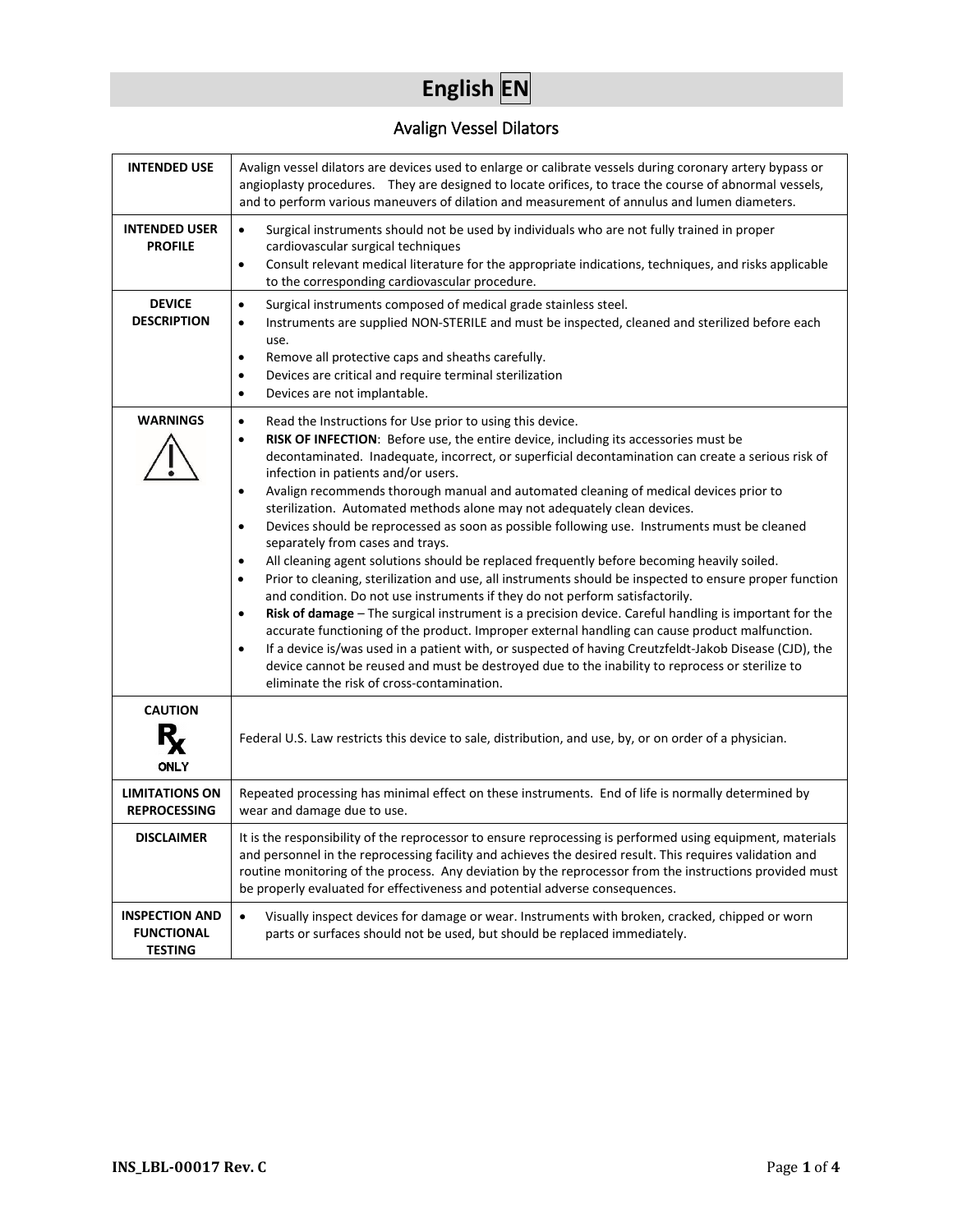#### **Reprocessing Instructions**

| <b>TOOLS AND</b>    |           | Cold Tap Water (< 20°C / 68°F)                                                                                                                                                     |                                                                                                                     |                                                                                    |                                                                                                                     |  |  |  |
|---------------------|-----------|------------------------------------------------------------------------------------------------------------------------------------------------------------------------------------|---------------------------------------------------------------------------------------------------------------------|------------------------------------------------------------------------------------|---------------------------------------------------------------------------------------------------------------------|--|--|--|
| <b>ACCESSORIES</b>  |           | Hot Tap Water ( $>$ 40 $^{\circ}$ C / 104 $^{\circ}$ F)<br>Water                                                                                                                   |                                                                                                                     |                                                                                    |                                                                                                                     |  |  |  |
|                     |           |                                                                                                                                                                                    |                                                                                                                     | Deionized (DI) or Reverse Osmosis (RO) Water (ambient)                             |                                                                                                                     |  |  |  |
|                     |           | <b>Cleaning Agents</b>                                                                                                                                                             |                                                                                                                     |                                                                                    | Neutral Enzymatic Detergent pH 6.0-8.0 i.e. MetriZyme, EndoZime, Enzol                                              |  |  |  |
|                     |           |                                                                                                                                                                                    |                                                                                                                     | Assorted Sizes of Brushes and/or Pipe Cleaners with Nylon Bristles                 |                                                                                                                     |  |  |  |
|                     |           | Accessories                                                                                                                                                                        | <b>Soaking Pans</b>                                                                                                 | Absorbent, Low Lint Disposable Cloths or equivalent                                |                                                                                                                     |  |  |  |
|                     |           |                                                                                                                                                                                    | <b>Medical Compressed Air</b>                                                                                       |                                                                                    |                                                                                                                     |  |  |  |
|                     |           | Equipment                                                                                                                                                                          | Ultrasonic Cleaner (Sonicator)                                                                                      |                                                                                    |                                                                                                                     |  |  |  |
|                     |           |                                                                                                                                                                                    | <b>Automated Washer</b>                                                                                             |                                                                                    |                                                                                                                     |  |  |  |
| <b>POINT-OF-USE</b> | 1)        | Follow health care facility point of use practices. Keep devices moist after use to prevent soil from drying and                                                                   |                                                                                                                     |                                                                                    |                                                                                                                     |  |  |  |
| <b>AND</b>          |           |                                                                                                                                                                                    |                                                                                                                     | remove excess soil and debris from all surfaces and hard-to-clean design features. |                                                                                                                     |  |  |  |
| <b>CONTAINMENT</b>  | 2)        |                                                                                                                                                                                    |                                                                                                                     |                                                                                    | Follow universal precautions and contain devices in closed or covered containers for transport to central           |  |  |  |
|                     |           | supply.                                                                                                                                                                            |                                                                                                                     |                                                                                    |                                                                                                                     |  |  |  |
| <b>MANUAL</b>       | 3)        |                                                                                                                                                                                    |                                                                                                                     |                                                                                    | Take the device with the adapter(s) and accessories to the decontamination area. Clean, decontaminate, and          |  |  |  |
| <b>CLEANING</b>     |           | sterilize the device, adapter(s), and accessories foll9owing the instructions in this Instructions for Use.                                                                        |                                                                                                                     |                                                                                    |                                                                                                                     |  |  |  |
|                     | 4)        | Prepare neutral pH enzymatic detergent as per vendor's directions. Enzol® enzymatic detergent is                                                                                   |                                                                                                                     |                                                                                    |                                                                                                                     |  |  |  |
|                     | 5)        | recommended at a preparation of 1 oz./gallon using lukewarm water.<br>Fully immerse device in the prepared detergent per labeling instructions. Allow device to soak for a minimum |                                                                                                                     |                                                                                    |                                                                                                                     |  |  |  |
|                     |           | of 1 minute, flushing all lumens.                                                                                                                                                  |                                                                                                                     |                                                                                    |                                                                                                                     |  |  |  |
|                     | 6)        |                                                                                                                                                                                    | Scrub the device, using a soft bristled brush, paying particular attention to hard to reach areas until all visible |                                                                                    |                                                                                                                     |  |  |  |
|                     |           |                                                                                                                                                                                    | soil has been removed.                                                                                              |                                                                                    |                                                                                                                     |  |  |  |
|                     | 7)        | Prepare neutral pH enzymatic detergent in the sonicator (as per vendor directions) and sonicate the devices for                                                                    |                                                                                                                     |                                                                                    |                                                                                                                     |  |  |  |
|                     |           |                                                                                                                                                                                    | a minimum of 10 minutes. Note: Enzyme solution shall be changed when it becomes grossly contaminated                |                                                                                    |                                                                                                                     |  |  |  |
|                     | 8)        | (bloody and/or turbid).<br>Rinse all surfaces in running reverse osmosis or deionized (RO/DI) water for a minimum of 3 minutes to remove                                           |                                                                                                                     |                                                                                    |                                                                                                                     |  |  |  |
|                     |           | any residual detergent or debris; flush all internal lumens at least 3 times with the running RO/DI water.                                                                         |                                                                                                                     |                                                                                    |                                                                                                                     |  |  |  |
|                     | 9)        | Dry the device with a clean, soft cloth. Filtered, compressed air may be used to aid drying.                                                                                       |                                                                                                                     |                                                                                    |                                                                                                                     |  |  |  |
|                     |           |                                                                                                                                                                                    |                                                                                                                     |                                                                                    | 10) Visually examine each device for cleanliness. If visible soil remains, repeat cleaning procedure.               |  |  |  |
| <b>AUTOMATED</b>    |           |                                                                                                                                                                                    |                                                                                                                     |                                                                                    | Note: All devices must be manually pre-cleaned prior to any automated cleaning process, follow steps 1-6. Steps 7-9 |  |  |  |
| <b>CLEANING</b>     |           | are optional but advised.                                                                                                                                                          |                                                                                                                     |                                                                                    |                                                                                                                     |  |  |  |
|                     |           |                                                                                                                                                                                    |                                                                                                                     |                                                                                    |                                                                                                                     |  |  |  |
|                     |           | per the below minimum parameters.                                                                                                                                                  |                                                                                                                     |                                                                                    | 11) Clean devices within a washer/disinfector utilizing the equipment and detergent manufacturers' instructions     |  |  |  |
|                     |           |                                                                                                                                                                                    |                                                                                                                     |                                                                                    | Detergent Type &                                                                                                    |  |  |  |
|                     |           | Phase                                                                                                                                                                              | Time (minutes)                                                                                                      | Temperature                                                                        | Concentration                                                                                                       |  |  |  |
|                     |           | Pre-wash 1                                                                                                                                                                         | 02:00                                                                                                               | Cold Tap Water                                                                     | N/A                                                                                                                 |  |  |  |
|                     |           | Enzyme Wash                                                                                                                                                                        | 02:00                                                                                                               | Hot Tap Water                                                                      | Enzyme Detergent                                                                                                    |  |  |  |
|                     |           | Rinse 1                                                                                                                                                                            | 01:00                                                                                                               | Hot Tap Water                                                                      | N/A                                                                                                                 |  |  |  |
|                     |           | Drying                                                                                                                                                                             | 15:00                                                                                                               | 194°F / 90°C                                                                       | N/A                                                                                                                 |  |  |  |
|                     |           |                                                                                                                                                                                    |                                                                                                                     |                                                                                    | 12) Dry excess moisture using an absorbent cloth. Filtered, compressed air may be used to aid drying.               |  |  |  |
|                     |           |                                                                                                                                                                                    |                                                                                                                     |                                                                                    | 13) Visually examine each device for cleanliness. If visible soil remains, repeat cleaning procedure.               |  |  |  |
| <b>DISINFECTION</b> | $\bullet$ |                                                                                                                                                                                    | Devices must be terminally sterilized (See § Sterilization).                                                        |                                                                                    |                                                                                                                     |  |  |  |
|                     | $\bullet$ | Avalign devices are compatible with washer/disinfector time-temperature profiles for thermal disinfection per                                                                      |                                                                                                                     |                                                                                    |                                                                                                                     |  |  |  |
|                     |           | ISO 15883.                                                                                                                                                                         |                                                                                                                     |                                                                                    |                                                                                                                     |  |  |  |
| <b>PACKAGING</b>    | $\bullet$ |                                                                                                                                                                                    |                                                                                                                     |                                                                                    | Only FDA cleared sterilization packaging materials should be used by the end user when packaging the devices.       |  |  |  |
|                     | $\bullet$ | The end user should consult ANSI/AAMI ST79 for additional information on steam sterilization.                                                                                      |                                                                                                                     |                                                                                    |                                                                                                                     |  |  |  |
|                     | $\bullet$ | <b>Sterilization Wrap</b>                                                                                                                                                          |                                                                                                                     |                                                                                    |                                                                                                                     |  |  |  |
|                     |           | Individual instruments may be wrapped in a standard, medical grade sterilization wrap using the AAMI<br>$\circ$                                                                    |                                                                                                                     |                                                                                    |                                                                                                                     |  |  |  |
|                     |           |                                                                                                                                                                                    | double wrap method or equivalent.                                                                                   |                                                                                    |                                                                                                                     |  |  |  |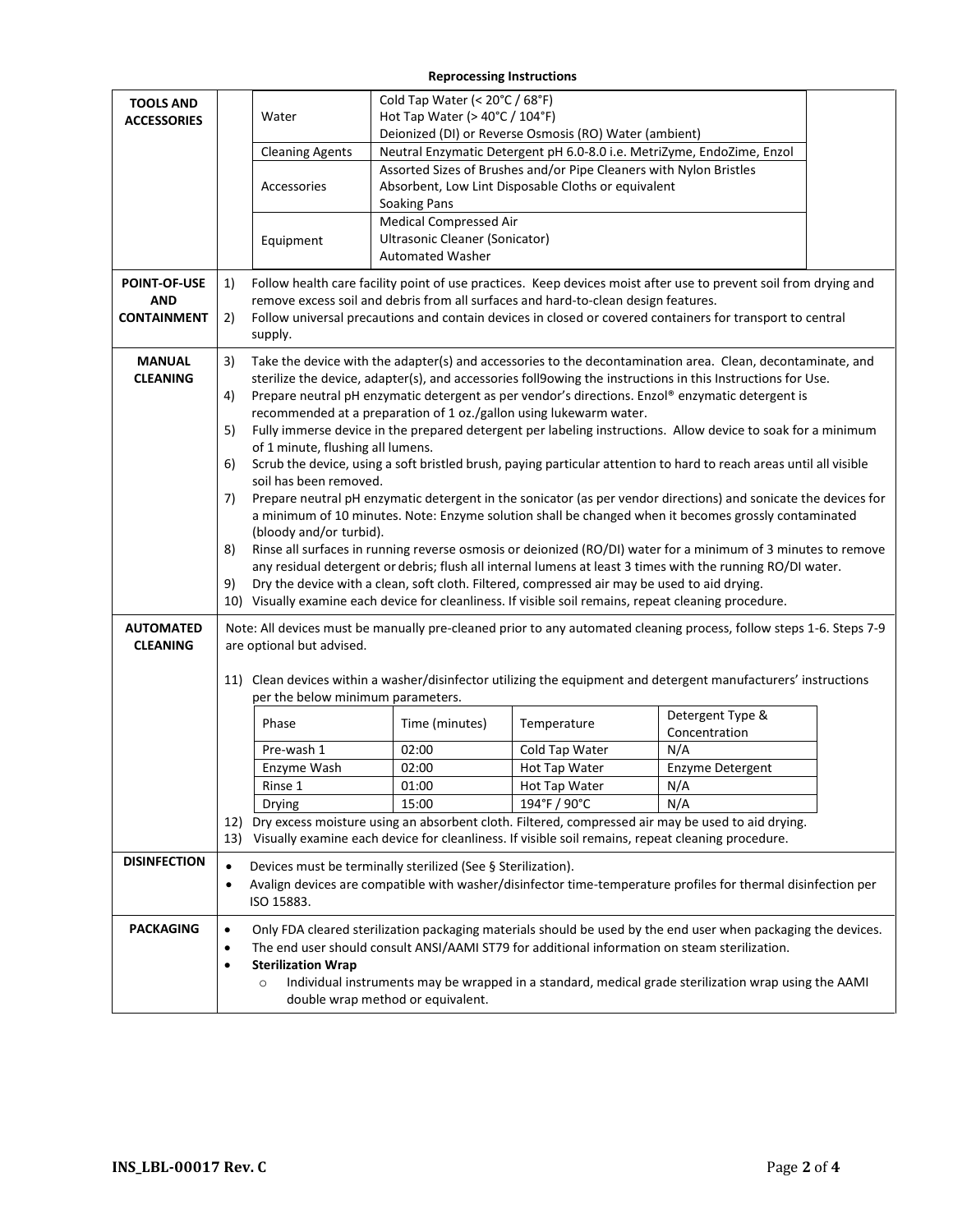#### **Reprocessing Instructions (cont)**

| <b>STERILIZATION</b> | Sterilize with steam. The following minimum cycle has been validated for sterilization of Avalign devices:                                                                                                                                                                                                                                                                                                                                                                                                                                                                                                                                                                                                                                                                                                                                                                         |                                                                              |                      |               |                    |
|----------------------|------------------------------------------------------------------------------------------------------------------------------------------------------------------------------------------------------------------------------------------------------------------------------------------------------------------------------------------------------------------------------------------------------------------------------------------------------------------------------------------------------------------------------------------------------------------------------------------------------------------------------------------------------------------------------------------------------------------------------------------------------------------------------------------------------------------------------------------------------------------------------------|------------------------------------------------------------------------------|----------------------|---------------|--------------------|
|                      | <b>Double Wrapped Instruments:</b>                                                                                                                                                                                                                                                                                                                                                                                                                                                                                                                                                                                                                                                                                                                                                                                                                                                 |                                                                              |                      |               |                    |
|                      | <b>Cycle Type</b>                                                                                                                                                                                                                                                                                                                                                                                                                                                                                                                                                                                                                                                                                                                                                                                                                                                                  | Temperature                                                                  | <b>Exposure Time</b> | <b>Pulses</b> | <b>Drying Time</b> |
| Prevacuum            |                                                                                                                                                                                                                                                                                                                                                                                                                                                                                                                                                                                                                                                                                                                                                                                                                                                                                    | 132°C (270°F)                                                                | 4 minutes            | 4             | 25 minutes         |
|                      | <b>Gravity Displacement</b>                                                                                                                                                                                                                                                                                                                                                                                                                                                                                                                                                                                                                                                                                                                                                                                                                                                        | 132°C (270°F)                                                                | 15 minutes           | N/A           | 30 minutes         |
|                      | The operating instructions and guidelines for maximum load configuration of the sterilizer manufacturer should<br>$\bullet$<br>be followed explicitly. The sterilizer must be properly installed, maintained, and calibrated.<br>Time and temperature parameters required for sterilization vary according to type of sterilizer, cycle design,<br>$\bullet$<br>and packaging material. It is critical that process parameters be validated for each facility's individual type of<br>sterilization equipment and product load configuration.<br>A facility may choose to use different steam sterilization cycles other than the cycle suggested if the facility has<br>$\bullet$<br>properly validated the cycle to ensure adequate steam penetration and contact with the devices for<br>sterilization.<br>CAUTION: Autoclave temperatures should not exceed 280°F<br>$\bullet$ |                                                                              |                      |               |                    |
| <b>STORAGE</b>       | After sterilization, devices should remain in sterilization wrap and be stored in a clean, dry cabinet or storage<br>$\bullet$<br>case.<br>Care should be taken when handling wrapped devices to avoid damaging the sterile barrier.<br>$\bullet$                                                                                                                                                                                                                                                                                                                                                                                                                                                                                                                                                                                                                                  |                                                                              |                      |               |                    |
| <b>MAINTENANCE</b>   | Discard damaged, worn or non-functional devices.<br>$\bullet$<br>Apply lubricant only on the connecting elements (locking mechanism) and moving parts.<br>$\bullet$                                                                                                                                                                                                                                                                                                                                                                                                                                                                                                                                                                                                                                                                                                                |                                                                              |                      |               |                    |
| <b>WARRANTY</b>      | All products are guaranteed to be free from defects in material and workmanship at the time of shipping.<br>$\bullet$<br>All of our products are designed and manufactured to meet the highest quality standards. We cannot accept<br>$\bullet$<br>liability for failure of products which have been modified in any way from their original design.<br>Avalign instruments are reusable and meet AAMI standards for sterilization.<br>$\bullet$                                                                                                                                                                                                                                                                                                                                                                                                                                   |                                                                              |                      |               |                    |
| <b>CONTACT</b>       | <b>Manufactured by:</b><br>626 Cooper Court<br>Schaumburg, IL 60173; USA<br>Tel: +1-877-289-1096<br>www.avalign.com/IFU                                                                                                                                                                                                                                                                                                                                                                                                                                                                                                                                                                                                                                                                                                                                                            | <b>Avalign German Specialty Instruments</b><br>product.questions@avalign.com |                      |               |                    |